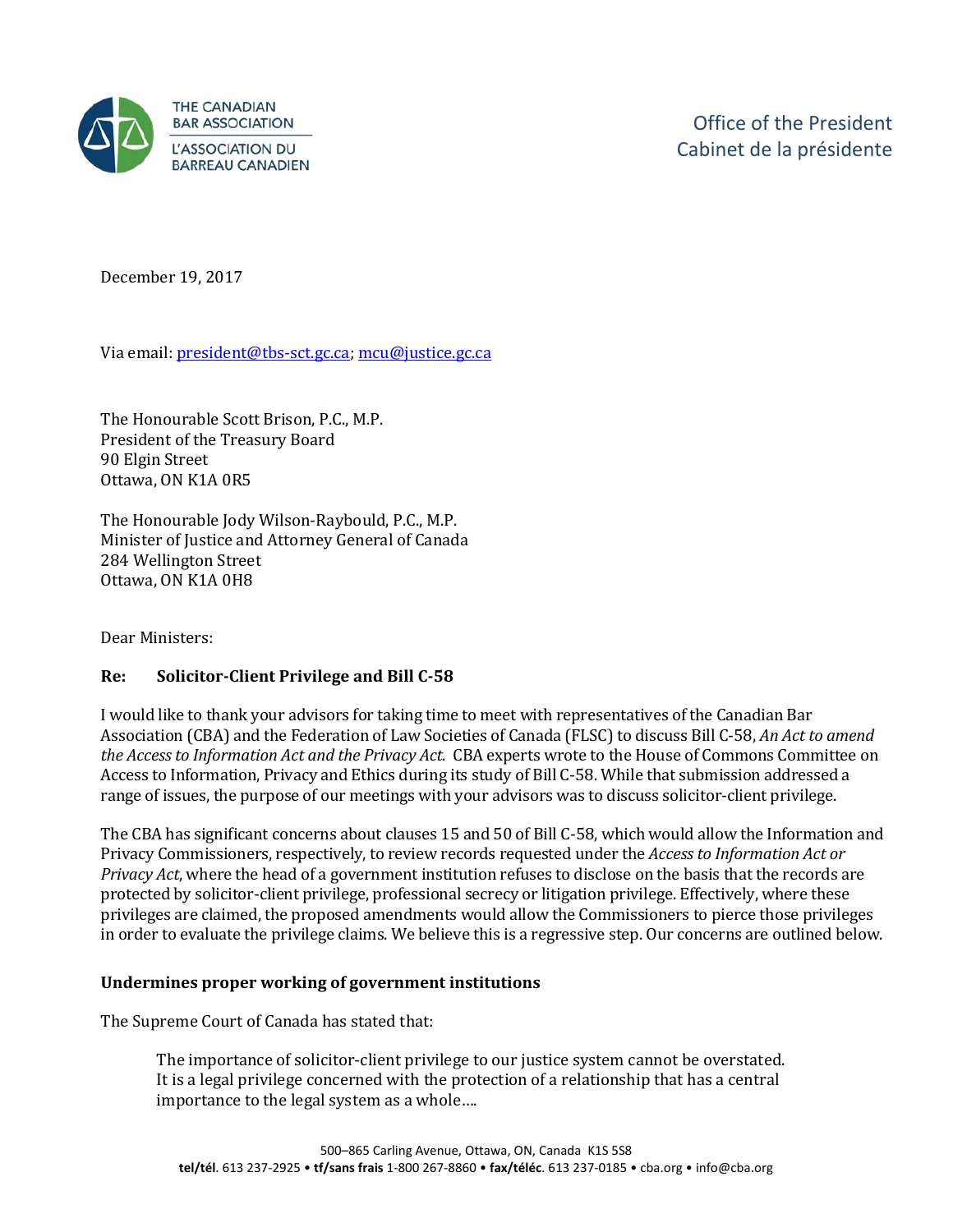Without the assurance of confidentiality, people cannot be expected to speak honestly and candidly with their lawyers, which compromises the quality of the legal advice they receive. […] It is therefore in the public interest to protect solicitor-client privilege.[1](#page-1-0) 

This is equally true where a federal government institution is the client. The quality of legal advice obtained by the federal government will inevitably be compromised where the confidentiality of its solicitor-client communications cannot be assured.

The Supreme Court has acknowledged that "certain government functions and activities require privacy. This applies to demands for access to information in government hands. Certain types of documents may remain exempt from disclosure because disclosure would impact the proper functioning of affected institutions"[2](#page-1-1) 

In brief, the proposed amendments may have a chilling effect on disclosure by federal institution clients to their legal advisors, which in turn will compromise the quality of legal advice they receive and ultimately, compromise the proper working of government institutions.

Worse, concerns about disclosure of privileged records may encourage situations where advice is sought and received, but undocumented, contrary to the open government values underlying the Act and which the CBA supports.

# **Legal and policy context for previously granted powers has changed**

The Information Commissioner has argued that the proposed amendments to the *Access to Information Act* simply clarify Parliament's earlier intent to grant the Commissioner the power to order the production of records subject to solicitor-client privilege.

Subsection 36(2) of the Act states that the Information Commissioner may examine any record under government control "[n]otwithstanding any other Act of Parliament or any privilege under the law of evidence." However, the Supreme Court of Canada has stated that "the expression 'privilege of the law of evidence' is not sufficiently precise to capture the broader substantive importance of solicitor-client privilege."[3](#page-1-2)

This is not merely an issue of statutory interpretation, and solicitor-client privilege is not now a mere privilege under the law of evidence. In jurisprudence developed over the last 20 years, the Supreme Court of Canada has articulated a very different framework for solicitor-client privilege than was understood in 1983, when the *Access to Information Act* came into force. Solicitor-client privilege "has acquired constitutional dimensions as both a principle of fundamental justice and a part of a client's fundamental right to privacy."[4](#page-1-3)

In other contexts, the Court has noted a presumption of legislative respect for fundamental values (now including solicitor-client privilege) and has signaled that privilege will not be compromised without evidence of absolute necessity and minimal impairment. In brief, more than clear and

I

<span id="page-1-3"></span>4 *Calgary*, at para. 20.

<span id="page-1-0"></span><sup>1</sup> *Alberta (Information and Privacy Commissioner) v. University of Calgary*, [2016] 2 SCR 555, 2016 SCC 53 at para. 26, 34.

<span id="page-1-1"></span><sup>2</sup> *Ontario (Public Safety and Security) v. Criminal Lawyers' Association*, [2010] 1 SCR 815, 2010 SCC 23, at para. 40.

<span id="page-1-2"></span><sup>3</sup> *Calgary*, at para. 57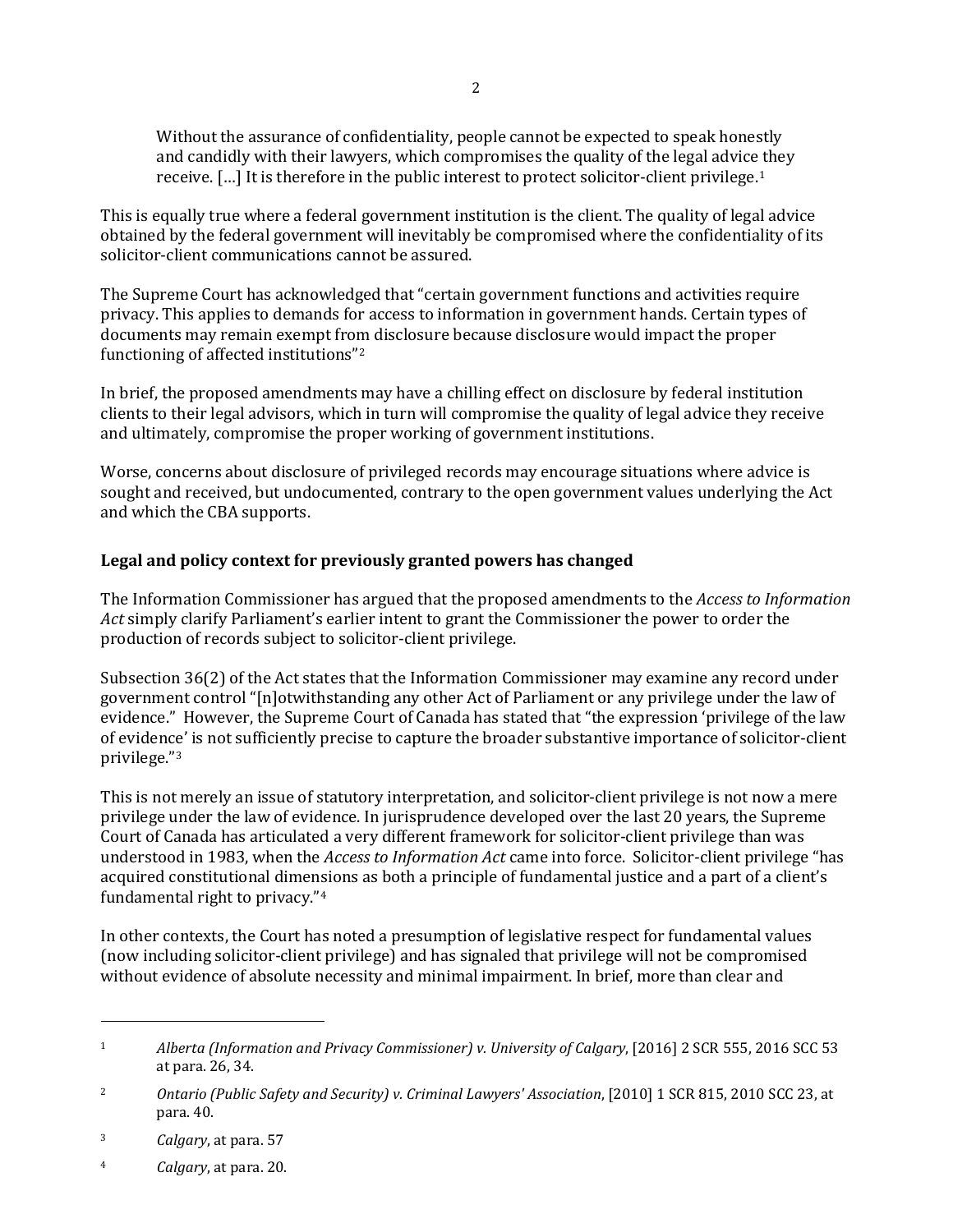unambiguous legislative intent is required to establish a modern legal and policy footing for compelled disclosure of privileged records, one that will survive constitutional scrutiny.

### **Increased delay in resolving contested claims**

The CBA believes the proposed amendments will increase rather than simplify the resolution of disputes about disclosure of privileged records. The head of an institution has the statutory discretion to disclose privileged records. In law, the privilege belongs to the client, not their legal advisor. At issue in this instance is the few situations where the head of an institution refuses to disclose privileged records and the Commissioner disputes the claim that the records are privileged. Even if Bill C-58 is enacted, there will be instances where the head of an institution disagrees with a Commissioner's assessment that privilege does not apply. This will force the matter to Federal Court for judicial determination in any event, having only added an extra procedural step along the way.

## **Undermines privilege beyond the scope of ATIP**

If Bill C-58 is enacted, the following scenario is likely to unfold in disputes. Counsel for the head of an institution will be aware of the privileged information, the Information or Privacy Commissioner (and their counsel) will be aware of the privileged information, but the Federal Court justice presiding over the dispute will not. The current practice is that courts rarely order production of privileged documents when assessing whether privilege applies. However, the Federal Court judge faced with two parties who have been privy to the information in dispute may well conclude that the judge should see it as well. What is now considered exceptional will become the norm.

Further, other statutes in criminal, civil and public contexts grapple with powers and procedures relating to privileged information. Bill C-58 will invite legislative efforts to undermine solicitor-client privilege in other contexts and, frankly, result in the re-litigation of what is now settled law.

#### **Disproportionate response to a non-existent problem**

The Supreme Court has made it clear that, absent absolute necessity to achieve the end sought by the enabling legislation, records subject to solicitor-client privilege may not be disclosed. Clauses 15 and 50 would give the Information and Privacy Commissioners an unfettered, unbounded power to pierce solicitor-client privilege, and yet there is no evidence that those powers are required.

No case has been made of regular abuses or misunderstanding of the privilege exemption. We are unaware of any guidance that the Commissioners have offered for heads of institutions seeking to claim the exemption. There is simply no policy basis to proceed with the proposed amendments.

The practicalities of privilege claims are not well understood. The courts have noted that it is not enough to simply claim privilege. The head of an institution has discretion to disclose privileged information, and in exercising their discretion must weigh various factors, including the public interest. Where the exemption is claimed, the head is obliged to show that they were properly instructed on the requirements of privilege, that lawyers were involved, and that the records were maintained in confidence. Further, privilege must be claimed document by document. Finally, sufficient detail must be given to support the claim. In a litigation context, this generally includes an affidavit identifying the date, nature of the document, author and recipient. Nothing under current law prevents the Commissioners from establishing procedural guidance for heads of federal institutions, and this information should suffice in all but the most exceptional situations.